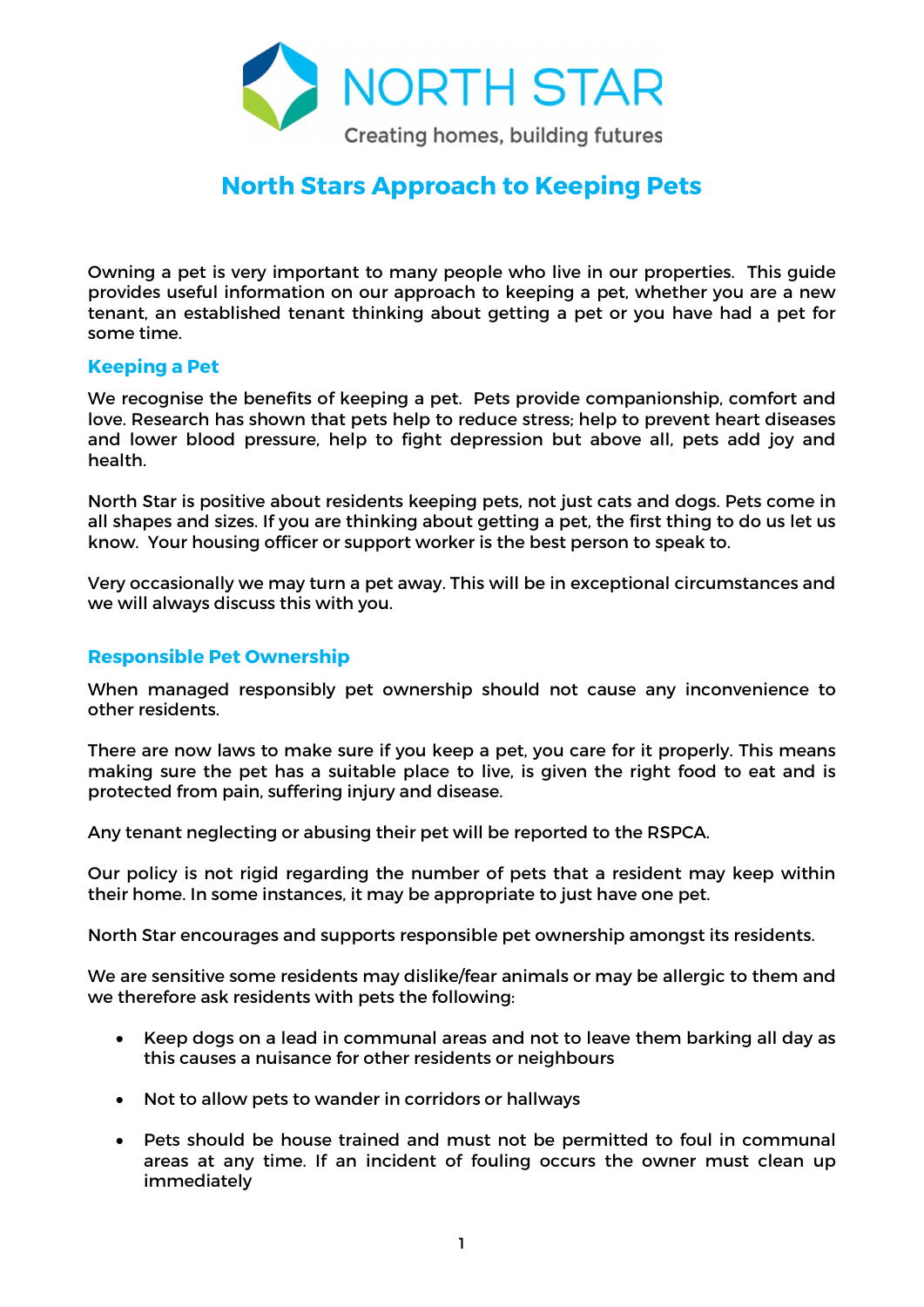- Friends or relatives may come to visit and bring their pets with them. Visiting pets are welcome but are expected to keep to the same rules
- The owner of the pet must comply with the main terms of the Animal Welfare Act 2006 which are:
- "A proper diet, protection from pain, suffering, injury or disease, the ability to exhibit normal behaviour patterns, a suitable environment to live with or apart from other animals"

Before deciding to keep a pet, you should ask the following questions:

- How committed are you to owning and caring for a pet for the rest of its life?
- Can you provide suitable care for your pet in accordance with the Animal Welfare Act 2006?
- Does the pet fit with your lifestyle and family circumstances?
- Is your accommodation suitable for a pet?
- How much is it going to cost?
- Can you afford a pet? There will be ongoing costs for food and bedding but what about unexpected costs such as vets' bills? Pet insurance can help with this
- Your pet should be microchipped. This is now a legal requirement for all dogs over eight weeks and there is a cost involved
- What will happen to your pet if you are away from home or on holiday? Have you thought about a responsible person to care for them?
- Could your choice of pet cause a nuisance to your neighbours? Is it worth having a chat with them before you make your final decision?

We recommend seeking advice on pet care from the RSPCA www.rspca.org.uk or The Dogs Trust www.dogstrust.org.uk

## What is Nuisance Behaviour by a Pet?

The welfare of the pets that live with our residents is important to us and we expect responsible pet owners to ensure their pet does not cause a nuisance or disturbance to others.

While most pets are well behaved, all owners have a responsibility to ensure their pet does not cause a nuisance to others.

Often, it is not the type of pet that will cause a nuisance to neighbours but the way its owner cares and controls it. Pets kept in unhygienic conditions can cause a smell nuisance to neighbours. Dogs left to bark for long periods may be a noise nuisance to people living nearby.

This is not an exhaustive list but here are some examples of behaviour that we treat as nuisance:

- Roaming and unattended animals such as dogs.
- Dogs fouling in communal areas/gardens and not being cleaned up immediately.
- Excessive noise such as dogs barking all the time (this is a welfare concern as the dog may not be happy).